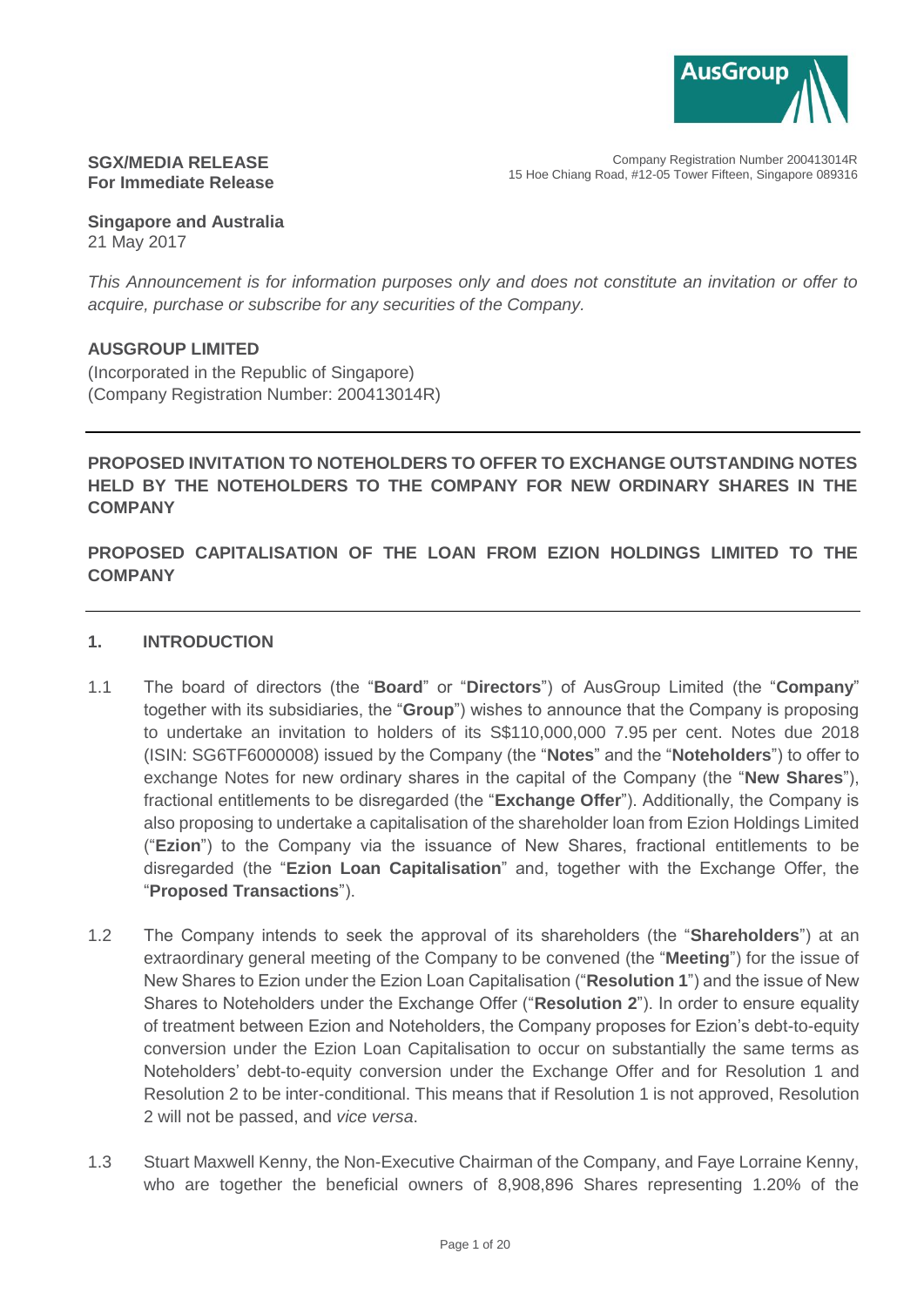

Company Registration Number 200413014R 15 Hoe Chiang Road, #12-05 Tower Fifteen, Singapore 089316

Company's issued share capital as at the date of this announcement, and Barry Alfred Carson and Jennifer Margaret Carson, who together are the legal and beneficial owners of 20,651,518 Shares representing 2.79% of the Company's issued share capital as at the date of this announcement, have undertaken to vote in favour of Resolution 1 and Resolution 2 at the Meeting.

- 1.4 Additionally, pursuant to the Ezion Undertaking (as defined below), Ezion, who is the legal and beneficial owner of 132,055,541 Shares representing 17.83% of the Company's issued share capital as at the date of this announcement, has undertaken to vote in favour of Resolution 2 at the Meeting. However, as Ezion is an interested person of the Company under Chapter 9 of the listing manual of the Singapore Exchange Securities Trading Limited (the "**SGX-ST**") (the "**Listing Manual**"), Ezion must abstain from voting on Resolution 1.
- 1.5 The Company will make an application to the SGX-ST for the listing and quotation of the New Shares on the Main Board of the SGX-ST. The Company will make an appropriate announcement as soon as reasonably practicable after the receipt of approval in-principle from the SGX-ST.

# <span id="page-1-0"></span>**2. RATIONALE FOR THE PROPOSED TRANSACTIONS**

- 2.1. As a result of depressed oil and commodity prices, oil and gas companies, energy companies and mining companies have decreased capital expenditures and are expected to shift into operational expenditure where maintenance expenses dominate budgets. As a result, construction activities on such projects decreased significantly, with operational effectiveness being the main focus of these companies.
- 2.2. The Company has accordingly restructured its business and transitioned from predominantly serving and supporting capital expenditure expansion in the mining sector to catering to operational expenditure and maintenance services in the energy (predominantly Liquid Natural Gas ("**LNG**") processing), industrial and mining sectors (the "**Maintenance Business**"). Following the restructuring of the business, the Company's results for the financial third quarter ended 31 March 2017 ("**3Q2017**") have improved through the Company's core projects in the Northern Territory and Western Australia LNG sector. In particular, the 3Q2017 net profit of AU\$3.3 million represents a significant improvement from the loss of AU\$24.2 million from the results of the preceding financial third quarter ended 31 March 2016.
- 2.3. The Company also ventured into the onshore and off-shore marine services business via the acquisition of Port Melville and its associated assets and businesses (the "**Port**"). Previously, the commencement of full port operations had been delayed by ongoing environmental and regulatory approval processes. On 15 December 2016, the Company announced that Ezion Offshore Logistics Hub (Tiwi) Pty Ltd (now known as NT Port and Marine Pty Ltd), a whollyowned subsidiary of the Company, had been approved to "operate a marine supply base at Port Melville, Melville Island, Northern Territory, for the shipment of equipment and supplies for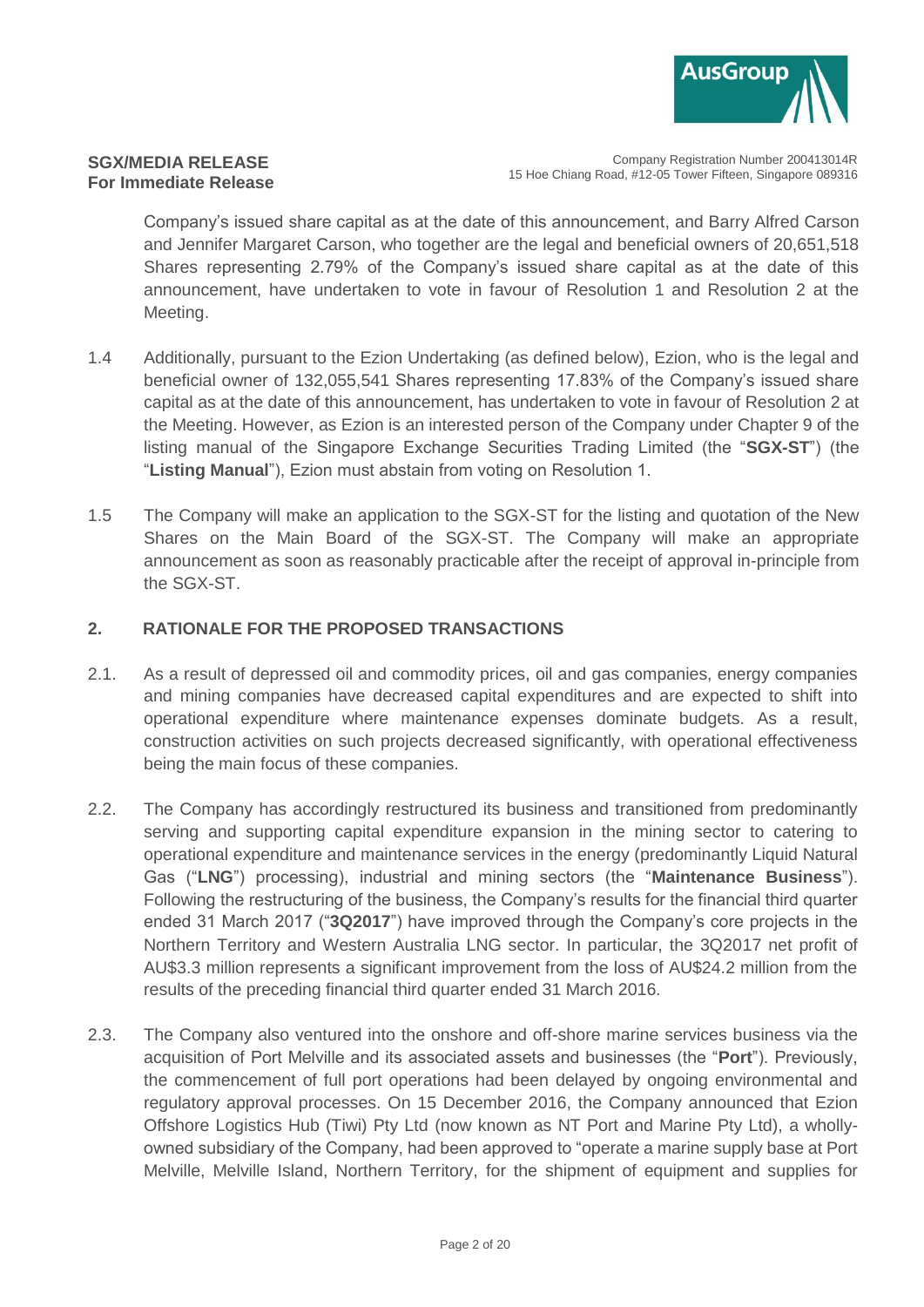

Company Registration Number 200413014R 15 Hoe Chiang Road, #12-05 Tower Fifteen, Singapore 089316

projects such as the construction and operation of offshore oil and gas fields, up to a maximum of 233 vessel berths at Port Melville per annum (including pilot vessels)". Accordingly, the Company will now be able to develop its operations at the Port beyond the historical woodchip export activity.

- 2.4. Following from the Company's transition in relation to the Maintenance Business and the resolution of approvals for the Port, the Company is now able to explore various business opportunities, such as organic growth or a realisation of certain of its assets or business units.
- 2.5. The purpose of the Proposed Transactions is to build on the success of the Company's business restructuring, and includes the following commercial objectives:
	- (a) to improve the Company's net asset position on its balance sheet by reducing debt and increasing paid-up capital;
	- (b) to reduce interest costs as a result of reduced debt;
	- (c) to improve the Company's ability to raise funds from financial markets due to a healthier balance sheet;
	- (d) to improve the Company's ability to win new contracts from potential customers; and
	- (e) to improve the perception and confidence of the Company's customers, suppliers, employees and other stakeholders.
- 2.6. In the event of the Maximum Exchange and Maximum Capitalisation Scenario (as defined in Paragraph [8](#page-11-0) of this announcement), the Proposed Transactions will reduce the Company's interest costs by approximately S\$12.1 million per annum. In the event of the Minimum Exchange and Minimum Capitalisation Scenario (as defined in Paragraph [8](#page-11-0) of this announcement), the Proposed Transactions will reduce the Company's interest costs by approximately S\$1.2 million per annum.

# **3. PRINCIPAL TERMS OF THE EXCHANGE OFFER**

#### 3.1 Introduction

In 2014, in an effort to diversify its business operations and to create new income streams, the Company ventured into the onshore and off-shore marine services business via the acquisition of Port Melville and its associated assets and businesses (the "**Port**"). Subsequently, the Company issued the Notes and proceeds from the Notes were used for the acquisition of the Port, as well as for the construction of additional facilities such as fuel storage tanks for the Port to support oil and gas exploration and extraction activities in the region.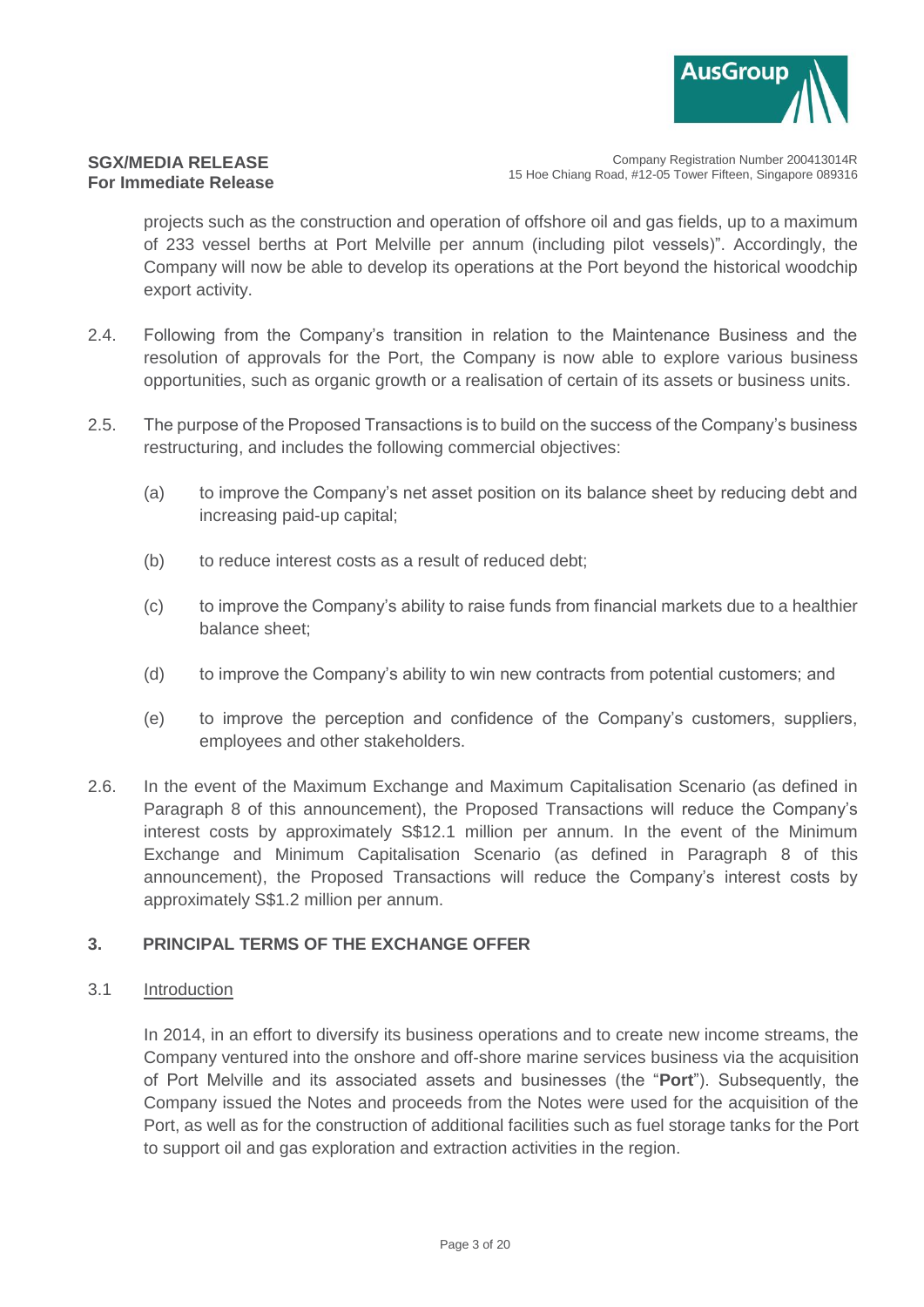

Company Registration Number 200413014R 15 Hoe Chiang Road, #12-05 Tower Fifteen, Singapore 089316

As at the date of this announcement, the aggregate principal amount of outstanding Notes is S\$105,996,000 (the "**Aggregate Outstanding Principal**"). Based on the Aggregate Outstanding Principal, the aggregate Accrued Interest (as defined in Paragraph [3.3](#page-4-0) of this announcement) is S\$230,868 (the "**Aggregate Accrued Interest**"). Assuming all outstanding Notes are offered and accepted for exchange by the Company on the Settlement Date (as defined in Paragraph [3.2](#page-3-0) of this announcement), the maximum sum involved in the Exchange Offer is the sum of the Aggregate Outstanding Principal and the Aggregate Accrued Interest, being S\$106,226,868 (the "**Maximum Exchange Sum**"). Pursuant to the Exchange Offer, the Company may potentially issue up to 1,831,497,724 New Shares to Noteholders in satisfaction of the Maximum Exchange Sum.

The Company is proposing to invite all Noteholders (subject to offer restrictions) to offer to exchange any or all of their Notes (but not part of a Note) which are outstanding for New Shares.

# **Shareholders should note that the description of the principal terms of the Exchange Offer contained in this announcement is indicative only and that the terms of the Exchange Offer are subject to such changes as the Company may deem fit.**

The final terms of the Exchange Offer will be contained in an exchange offer memorandum to Noteholders and its accompanying documents (the "**Exchange Offer Memorandum**"), the principal terms of which will be contained in the Company's circular to Shareholders (the "**Circular**"). Subject to satisfaction of the Minimum Offer Condition (as defined in Paragraph [3.4](#page-5-0) of this announcement), the Circular will be despatched to Shareholders in due course.

#### <span id="page-3-0"></span>3.2 Offer Period and Settlement Date

The Exchange Offer will commence at 9:00 a.m. (Singapore time) on 22 May 2017 (the "**Commencement Date**") and expire at 5:00 p.m. (Singapore time) on 8 June 2017 (the "**Expiration Deadline**", and the period between the Commencement Date and the Expiration Deadline, the "**Offer Period**"), unless amended, extended, re-opened, terminated or withdrawn by the Company in accordance with the Exchange Offer Memorandum.

The settlement date of the Exchange Offer is expected to be 30 June 2017 (the "**Settlement Date**"), on which date the Exchange Consideration (as defined in Paragraph [3.3](#page-4-0) of this announcement) will be issued to Noteholders who have validly participated in the Exchange Offer.

**Shareholders should note that the Exchange Offer is conditional upon satisfaction of the Exchange Offer Conditions (as defined in Paragraph [3.4](#page-5-0) of this announcement) and that the Settlement Date will fall on a date after the Meeting.**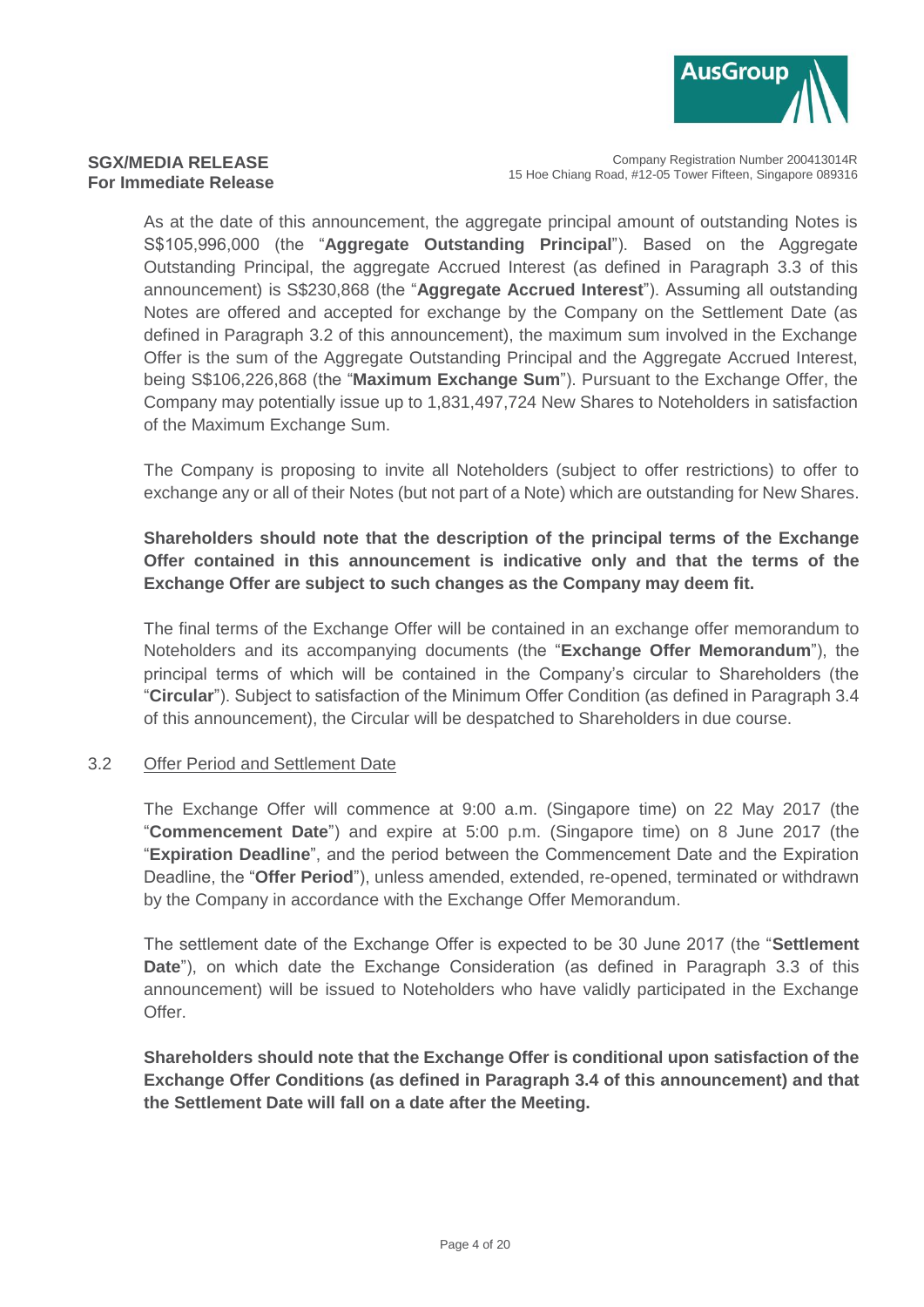

Company Registration Number 200413014R 15 Hoe Chiang Road, #12-05 Tower Fifteen, Singapore 089316

#### <span id="page-4-0"></span>3.3 Exchange Consideration and Exchange Amount

The consideration payable to each Noteholder is such number of New Shares equivalent in value to the sum of (i) the aggregate principal amount of Notes offered for exchange pursuant to the Exchange Offer (the "**Offered Notes**") accepted for exchange by the Company and (ii) the interest accrued and unpaid on such Offered Notes accepted for exchange by the Company, from and including 20 June 2017, being the immediately preceding interest payment date prior to the Settlement Date, up to (but excluding) the Settlement Date (the "**Accrued Interest**" 1 ), based on the Issue Price, fractional entitlements to be disregarded (the "**Exchange Consideration**"). The "**Issue Price**" of each New Share is S\$0.058 and represents a premium of approximately 6.03% above the volume-weighted average price ("**VWAP**") of S\$0.0547 per Share for trades done on the SGX-ST over the 30 market days preceding the date of this announcement. The New Shares will be traded on the SGX-ST in a minimum board lot size of 100 New Shares.

The Issue Price of S\$0.058 represents a premium of 6.62% above the VWAP of S\$0.0544 per Share for trades done on the SGX-ST on 18 May 2017, being the immediately preceding full market day on which the Exchange Offer is announced.

The terms of the Exchange Offer were arrived at by the Company after taking into consideration, *inter alia*, the rationale for the Proposed Transactions as set out in Paragraph [2](#page-1-0) of this announcement and the need to balance the interests of various stakeholders of the Company.

For illustrative purposes only, the Exchange Consideration for one Note<sup>2</sup> is  $4,162,494$  New Shares.

Noteholders who wish to participate in the Exchange Offer may only do so in respect of the whole and not part only of a Note, or integral multiples of a whole Note.

The New Shares to be issued under the Exchange Offer will, when allotted and issued, be credited as fully-paid Shares free from any and all encumbrances and shall rank *pari passu* in all respects with and carry all rights similar to the Shares in issue as at the Settlement Date, except that they will not rank for any dividend, right, allotment or other distributions, the record date for which falls on or before the date of issue of the New Shares.

The New Shares will not be issued to transfer a controlling interest of the Company under Rule 803 of the Listing Manual and the Company will, if necessary, scale down the applications for exchange by any of the Noteholders to avoid the same. Additionally, the New Shares will not be

 $\overline{a}$ <sup>1</sup> For the avoidance of doubt, interest payable on the Notes on the interest payment date of 20 June 2017 in respect of the preceding interest payment period will be paid by the Company in cash.

<sup>&</sup>lt;sup>2</sup> The Exchange Consideration for one Note is based on the principal amount of one Note of S\$240,900.00 and the Accrued Interest of one Note of S\$524.70.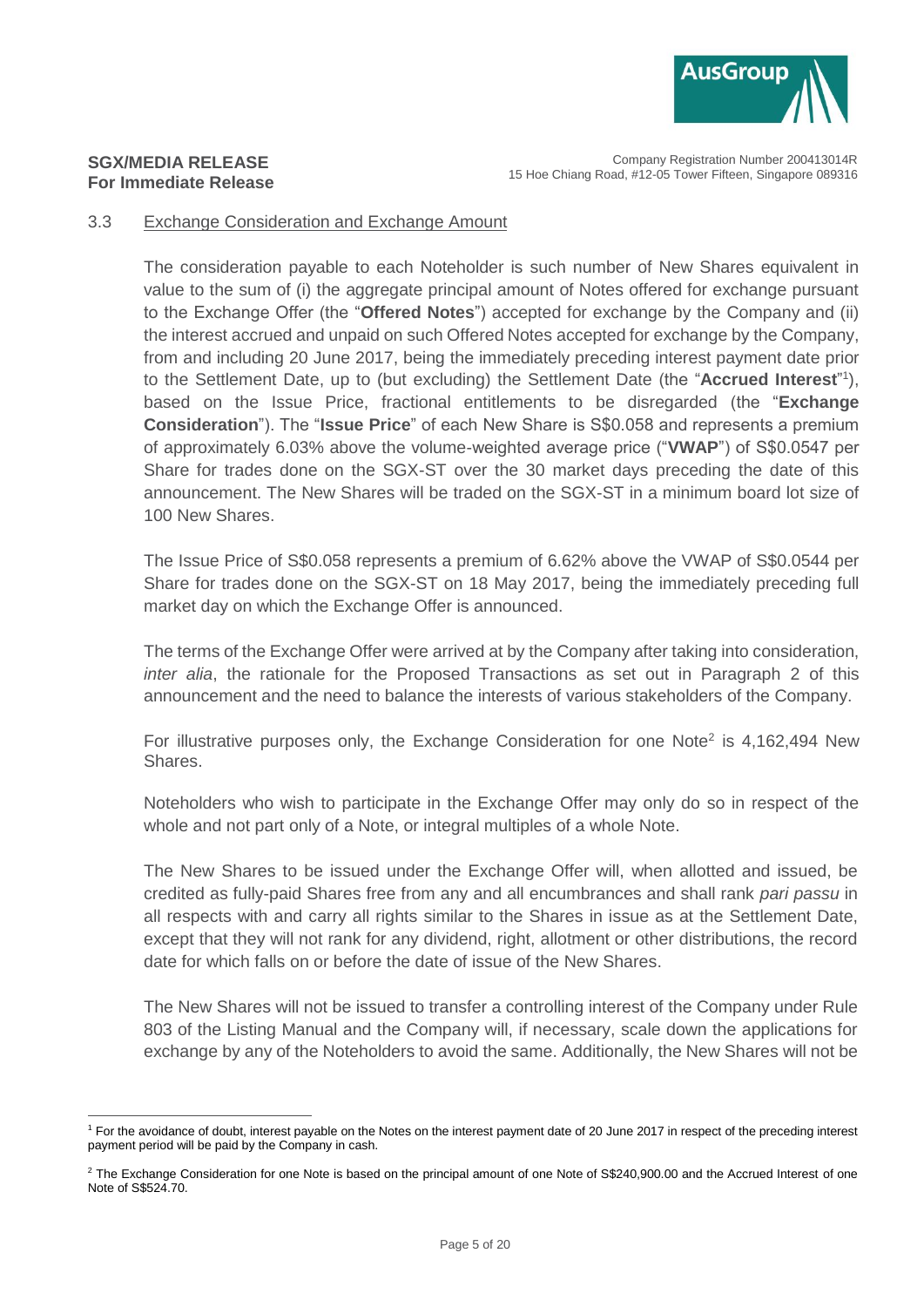

Company Registration Number 200413014R 15 Hoe Chiang Road, #12-05 Tower Fifteen, Singapore 089316

issued to any person who falls within the class of restricted persons under Rule 812 of the Listing Manual and the Company will reject applications for exchange by such Noteholders.

The New Shares will be subject to a moratorium on trading for 3 calendar months commencing from the date on which they are listed on the SGX-ST. On the Settlement Date, the New Shares will be issued into moratorium accounts with The Central Depository (Pte) Limited ("**CDP**") in accordance with its procedures and the Exchange Offer Memorandum.

Subject to satisfaction of the Minimum Offer Condition (as defined in Paragraph [3.4](#page-5-0) of this announcement), following the Expiration Deadline and the final results of the Exchange Offer, the Company will determine the specific number of New Shares to be issued under the Exchange Offer, and proposes to seek Shareholders' approval to issue the same at the Meeting.

#### <span id="page-5-0"></span>3.4 Conditions of the Exchange Offer

In addition to the general conditions relating to the Exchange Offer to be set forth in the Exchange Offer Memorandum (the "**General Conditions**"), the Exchange Offer is conditional on, *inter alia*, the Company obtaining the requisite approvals from Shareholders and applicable regulatory authorities for the Exchange Offer (the "**Approval Condition**") and valid offers for exchange being received and accepted from Noteholders of Notes with an aggregate principal amount equal to or exceeding S\$10,599,600, representing 10% of the outstanding Notes (the "**Minimum Offer Condition**", and together with the Approval Condition and the General Conditions, the "**Exchange Offer Conditions**").

# **The Company will make an appropriate announcement as soon as reasonably practicable after fulfilment of the Approval Condition and the Minimum Offer Condition.**

A Meeting will be convened by the Company in order for the Shareholders to, *inter alia*, consider and, if thought fit, pass Resolution 2 for the issue of New Shares to Noteholders under the Exchange Offer. The Meeting is expected to take place on or around 28 June 2017.

**The Meeting will only be convened if the Minimum Offer Condition is satisfied by the Expiration Deadline. If the Minimum Offer Condition is not satisfied by the Expiration Deadline, the Meeting will not be convened and the Exchange Offer will terminate immediately. Accordingly, the Ezion Loan Capitalisation will also not proceed if the Minimum Offer Condition is not satisfied by the Expiration Deadline.**

On the date of the Meeting, or as soon as reasonably practicable thereafter, the Company will announce the results of the Meeting.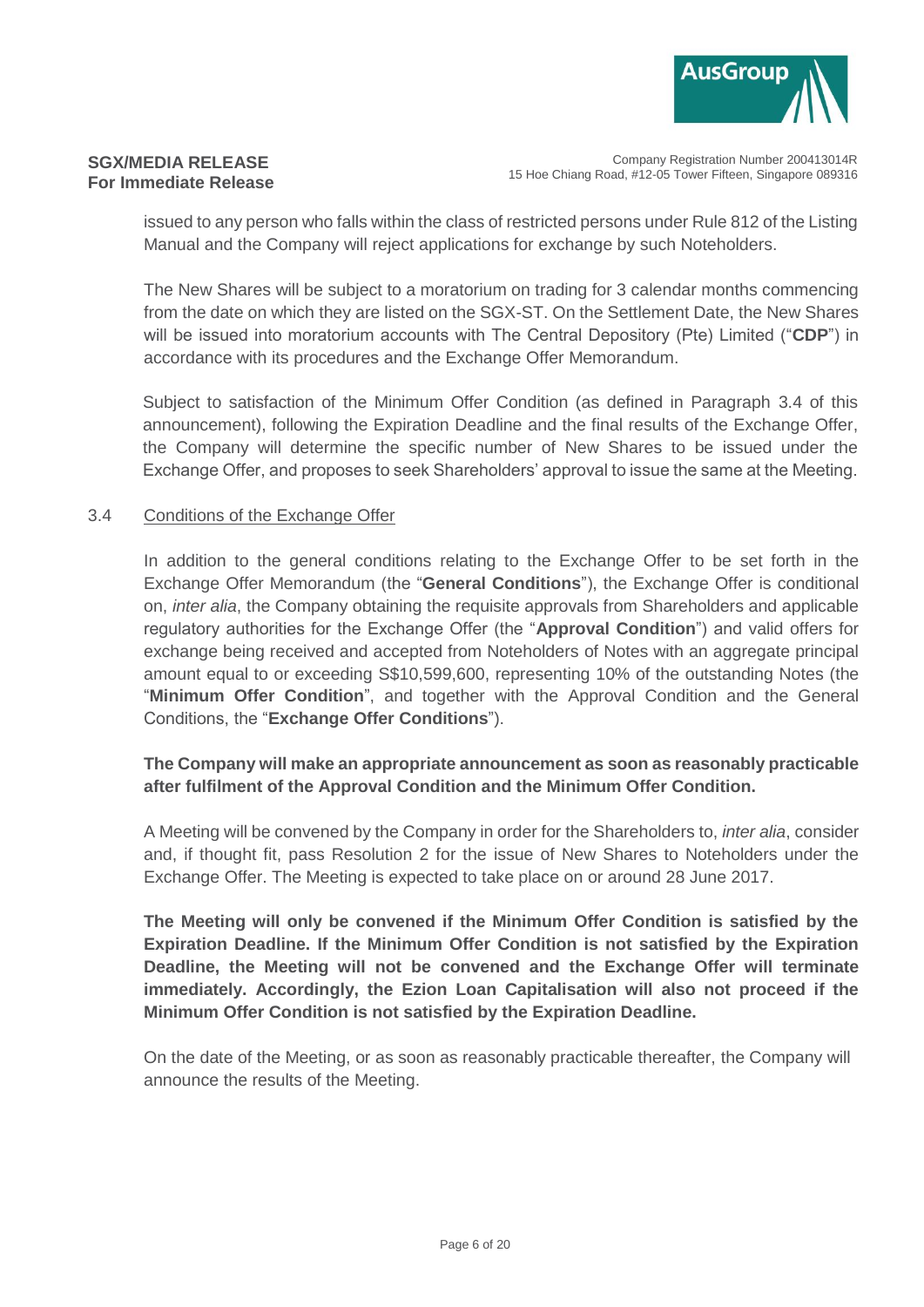

#### 3.5 Continued Trading and Continuing Rights

Notwithstanding the Exchange Offer, Notes may continue to be traded, save that Offered Notes will be earmarked by CDP in accordance with its procedures and the Exchange Offer Memorandum. Save for restrictions following from earmarking by CDP, Noteholders of Offered Notes will continue to enjoy all other rights and benefits under the Notes up to (but excluding) the Settlement Date.

## 3.6 Governing Law and Contact Information

The Exchange Offer will be governed by and construed in accordance with Singapore law.

# **4. ELIGIBILITY OF NOTEHOLDERS TO PARTICIPATE IN THE EXCHANGE OFFER**

#### 4.1. Entitled Noteholders

The Company proposes to make the Exchange Offer to all Noteholders who are eligible to participate in the Exchange Offer (the "**Entitled Noteholders**").

"**Entitled Noteholders**" are Noteholders who have registered addresses in Singapore as at the Commencement Date or, at least three (3) market days prior to the Commencement Date, provided CDP with addresses in Singapore for the service of notices and documents.

"**Entitled Noteholders**" also include persons who are not Noteholders at the Commencement Date, but who subsequently acquire Notes and thereby become a Noteholder during the Offer Period, provided always that such persons have registered addresses in Singapore as at the Commencement Date or, at least three (3) market days prior to the Commencement Date, provided CDP with addresses in Singapore for the service of notices and documents.

Entitled Noteholders should note that notwithstanding the Exchange Offer, Notes may continue to be traded, save that Offered Notes will be earmarked by CDP in accordance with its procedures and the Exchange Offer Memorandum. Save for restrictions following from earmarking by CDP, Noteholders of Offered Notes will continue to enjoy all other rights and benefits under the Notes up to (but excluding) the Settlement Date.

Accordingly, during the Offer Period, Entitled Noteholders will be at liberty, in respect of Notes held as at the Commencement Date, to (a) offer for exchange pursuant to the Exchange Offer or (b) trade on the SGX-ST. Additionally, Entitled Noteholders will also be at liberty to purchase additional Notes on the SGX-ST, whether in order to offer the same for exchange pursuant to the Exchange Offer or otherwise.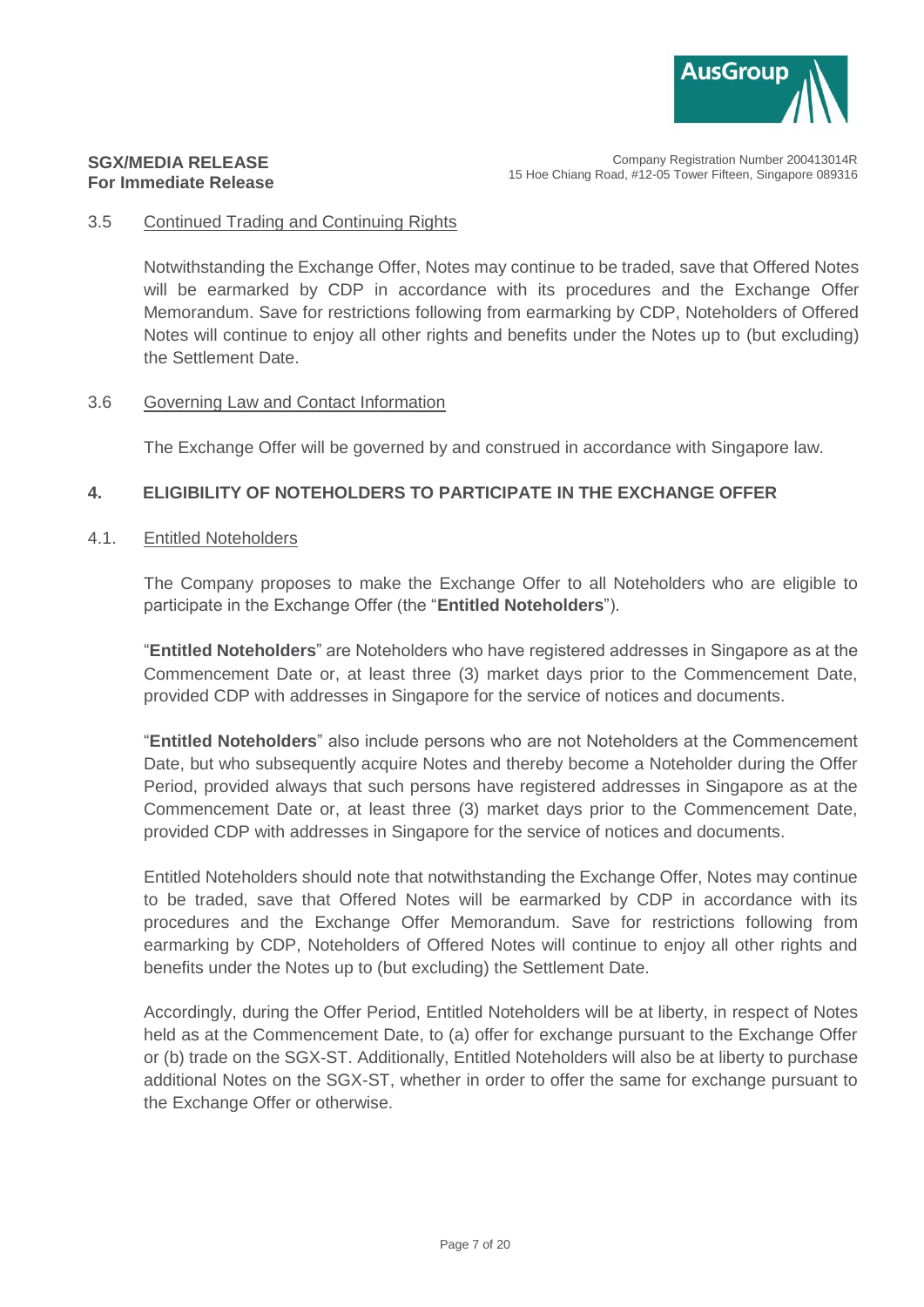

Company Registration Number 200413014R 15 Hoe Chiang Road, #12-05 Tower Fifteen, Singapore 089316

The procedures for, and the terms and conditions applicable to, offers for exchange pursuant to the Exchange Offer will be contained in the Exchange Offer Memorandum and the accompanying exchange application form (the "**Exchange Application Form**").

### 4.2. Foreign Noteholders

The Exchange Offer Memorandum and its accompanying documents relating to the Exchange Offer have not been and will not be distributed, lodged, registered or filed in any jurisdiction other than Singapore. The distribution of the Exchange Offer Memorandum and its accompanying documents may be prohibited or restricted (either absolutely or subject to various relevant securities requirements, whether legal or administrative, being complied with) in certain jurisdictions under the relevant securities laws of those jurisdictions. For practical reasons and in order to avoid any violation of the securities legislation applicable in countries other than Singapore, the Exchange Offer Memorandum and its accompanying documents have not been and will not be despatched to Noteholders who have registered addresses outside Singapore as at the Commencement Date and who have not, at least three (3) market days prior to the Commencement Date, provided CDP with addresses in Singapore for the service of notices and documents (the "**Foreign Noteholders**").

Accordingly, Foreign Noteholders will not be entitled to participate in the Exchange Offer. No purported application by Foreign Noteholders will be valid.

# **5. PRINCIPAL TERMS OF THE EZION LOAN CAPITALISATION**

#### 5.1. Introduction

Pursuant to a novation and amendment agreement dated 30 June 2016 between Teras Australia Pty Ltd ("**TAPL**"), Teras Offshore Pte Ltd ("**TOPL**"), Ezion Offshore Logistics Hub Pte. Ltd. ("**EOLH**"), Ezion and the Company (the "**Agreement**"), the liabilities and obligations of TAPL and EOLH, both of which are subsidiaries of the Company, under certain loan agreements with Ezion were novated to the Company and the benefits and rights of TOPL, which is a whollyowned subsidiary of Ezion, under a loan agreement with the Company were assigned to Ezion (the "**Novation**"). Following the Novation, the loans under the relevant loan agreements became owed by the Company directly to Ezion (the "**Shareholder Loan**"). Additionally, the Agreement amended the interest rate under the Shareholder Loan from 8.0% per annum to 5.0% per annum with effect from 1 July 2016.

Pursuant to an undertaking dated 19 May 2017 by Ezion (the "**Ezion Undertaking**"), in addition to the voting undertaking described in paragraph 1.4 of this announcement, Ezion also undertook to capitalise an amount of the Shareholder Loan, subject to the following:

(a) satisfaction of the Minimum Offer Condition;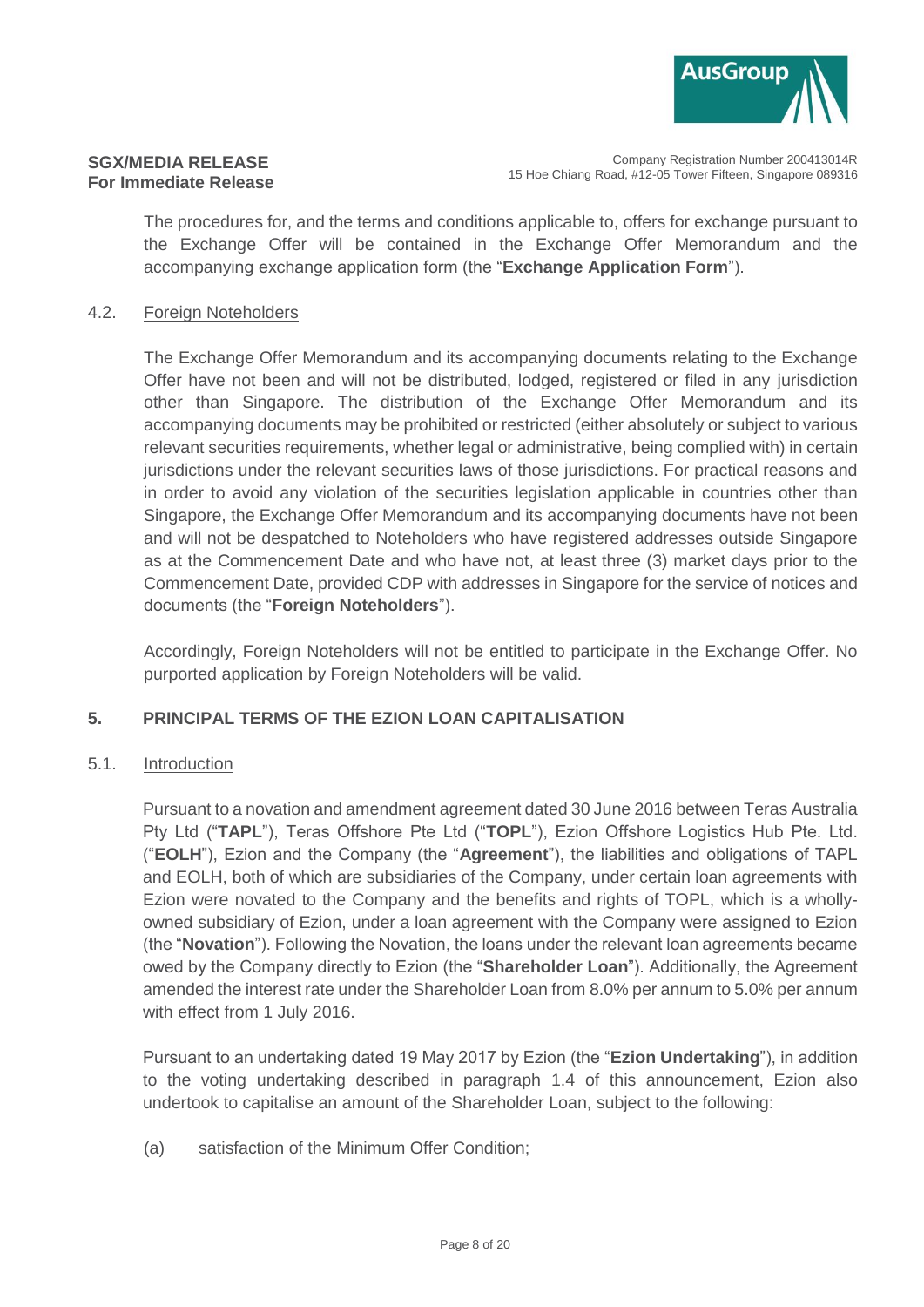

Company Registration Number 200413014R 15 Hoe Chiang Road, #12-05 Tower Fifteen, Singapore 089316

- (b) the approval in-principle of the SGX-ST for the listing and quotation of the New Shares on the Main Board of the SGX-ST having been obtained (and such approval not having been withdrawn or revoked on or prior to completion of the Ezion Loan Capitalisation), and if such approval is granted subject to conditions, such conditions being acceptable to and fulfilled by the Company; and
- (c) the approval by Shareholders having being obtained at an extraordinary general meeting to be duly convened for the resolutions in relation to the Proposed Transactions and such other transactions in connection therewith and incidental thereto.

The amount of the Shareholder Loan to be capitalised under the Ezion Loan Capitalisation shall be an amount which will result in Ezion's shareholding in the Company being not less than 20.0% but not more than 29.9% of the enlarged share capital of the Company following completion of the Proposed Transactions.

Ezion will notify the Company of the amount of the Shareholder Loan which Ezion will capitalise into New Shares in accordance with the Ezion Loan Capitalisation (the "**Capitalisation Shares**") and enter into a share subscription agreement with the Company for such number of Capitalisation Shares on the terms of the Proposed Transactions and terms that are customary to a standard subscription agreement on or before 9 June 2017 (the "**Subscription Agreement**"). In the event that the Ezion Loan Capitalisation is not completed on or before 31 July 2017, the Ezion Undertaking will lapse.

Assuming completion of the Ezion Loan Capitalisation on the Settlement Date and based on the Maximum Exchange Sum, the maximum amount of the Shareholder Loan (which includes both principal and interest) to be capitalised under the Ezion Undertaking is S\$42,513,155<sup>3</sup> (the "**Maximum Capitalisation Sum**"). Pursuant to the Ezion Loan Capitalisation, the Company may potentially issue up to 732,985,435 New Shares to Ezion pursuant to capitalisation of the Maximum Capitalisation Sum.

The principal terms of the Ezion Loan Capitalisation will be contained in the Circular. Subject to satisfaction of the Minimum Offer Condition (as defined in Paragraph [3.4](#page-5-0) of this announcement) and Ezion's entry into the Subscription Agreement, the Circular will be despatched to Shareholders in due course.

 $\overline{a}$ <sup>3</sup> Based on the expected Settlement Date of 30 June 2017 and assuming an exchange rate of US\$1 : S\$1.39382.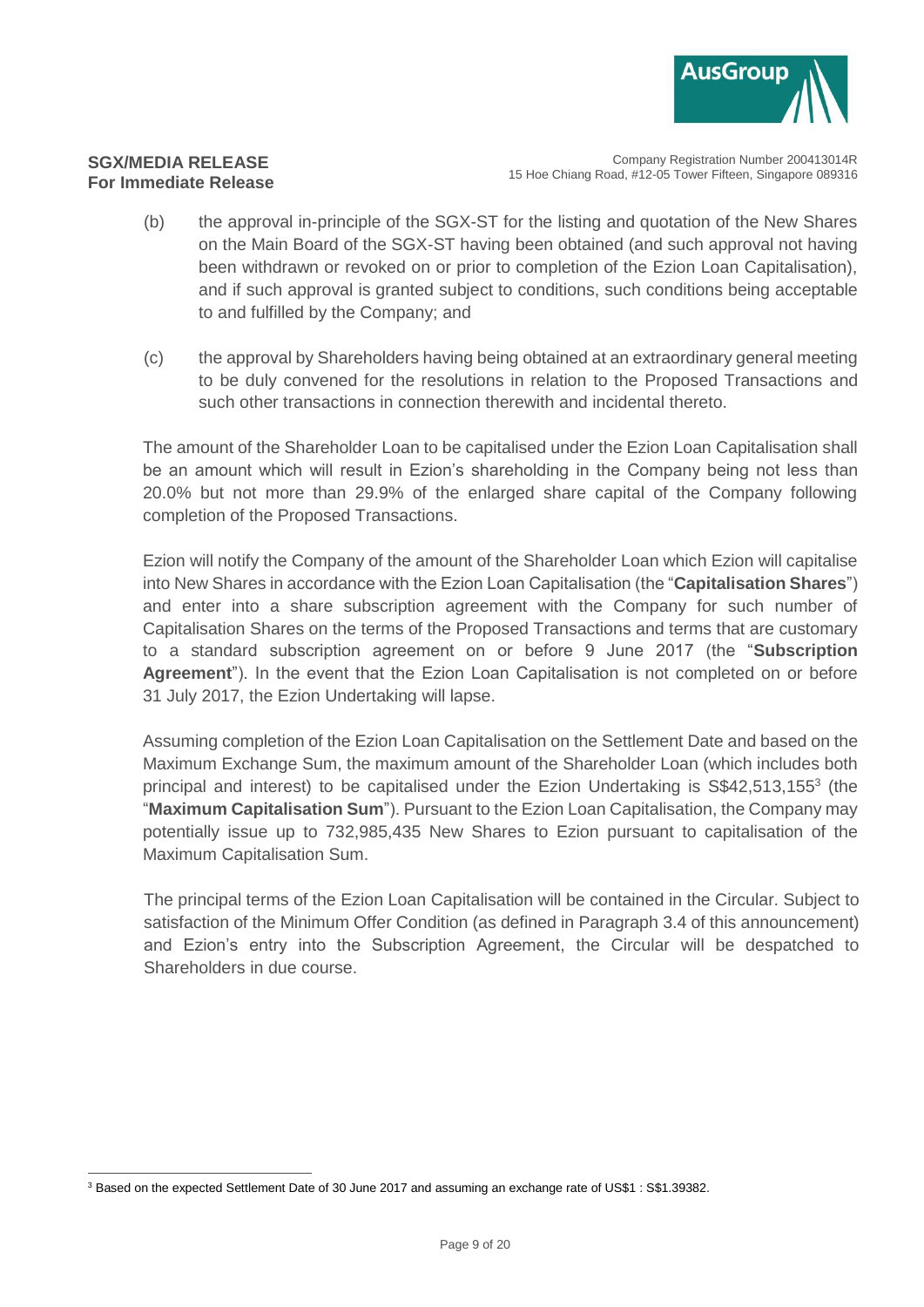

Company Registration Number 200413014R 15 Hoe Chiang Road, #12-05 Tower Fifteen, Singapore 089316

#### 5.2. Other Principal Terms of the Ezion Undertaking

The New Shares under the Ezion Loan Capitalisation shall be issued to Ezion at the same Issue Price as the New Shares issued to Noteholders under the Exchange Offer, fractional entitlements to be disregarded.

The Issue Price of S\$0.058 represents a premium of 6.62% above the VWAP of S\$0.0544 per Share for trades done on the SGX-ST on 18 May 2017, being the immediately preceding full market day on which the Ezion Undertaking was signed.

The terms of the Ezion Undertaking were arrived at between the Company and Ezion after taking into consideration, *inter alia*, the rationale for the Proposed Transactions as set out in Paragraph [2](#page-1-0) of this announcement and the need to ensure that Ezion's debt-to-equity conversion under the Ezion Loan Capitalisation occurs on substantially the same terms as Noteholders' debt-to-equity conversion under the Exchange Offer, so as to achieve the Company's objective of equality of treatment between Ezion and Noteholders.

Completion of the Ezion Loan Capitalisation shall occur on the same date as settlement of the Exchange Offer.

The New Shares to be issued under the Ezion Loan Capitalisation will, when allotted and issued, be credited as fully-paid Shares free from any and all encumbrances and shall rank *pari passu* in all respects with and carry all rights similar to the Shares in issue as at the Settlement Date, except that they will not rank for any dividend, right, allotment or other distributions, the record date for which falls on or before the date of issue of the New Shares.

The New Shares issued to Ezion under the Ezion Loan Capitalisation shall also be subject to a moratorium on trading for 3 calendar months commencing from the date on which they are listed on the SGX-ST.

Subject to satisfaction of the Minimum Offer Condition (as defined in Paragraph [3.4](#page-5-0) of this announcement) and Ezion's entry into the Subscription Agreement, the Company proposes to seek Shareholders' approval to issue the Capitalisation Shares at the Meeting.

#### **6. THE EZION LOAN CAPITALISATION AS AN INTERESTED PERSON TRANSACTION**

#### 6.1. Details of the Interested Person

The Ezion Loan Capitalisation is an interested person transaction ("**IPT**") as Ezion is an "interested person" for the purposes of Chapter 9 of the Listing Manual. Ezion is a controlling Shareholder of the Company, holding 132,055,541 Shares representing 17.83% of the Company's issued share capital as at the date of this announcement.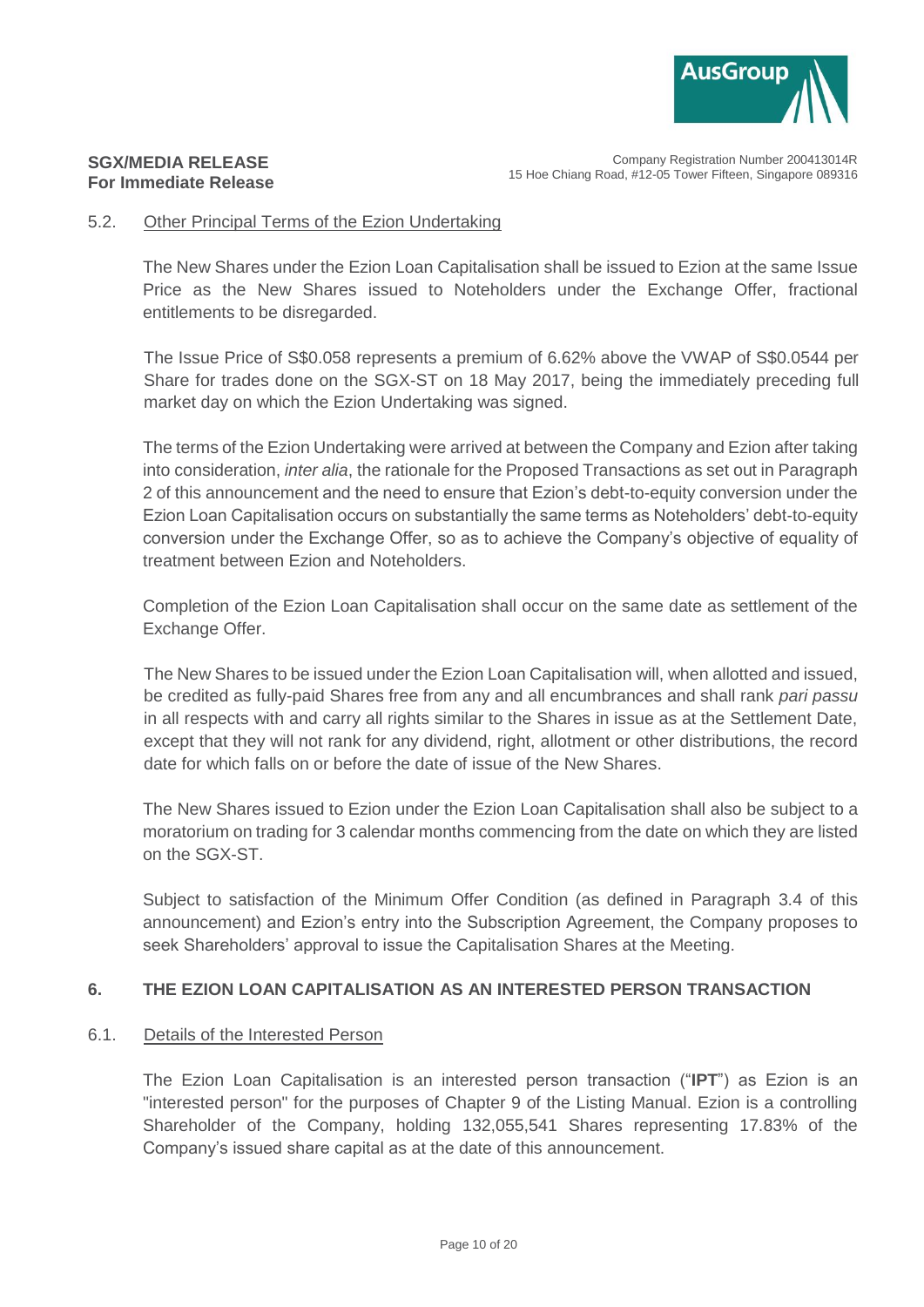

## **SGX/MEDIA RELEASE For Immediate Release**

### 6.2. Materiality thresholds under Chapter 9

Under Chapter 9 of the Listing Manual, Shareholders' approval is required for an IPT of a value equal to, or exceeding, 5.0% of the Group's latest audited net tangible assets ("**NTA**") or, when aggregated with other transactions entered into with the same interested person during the same financial year, is of a value equal to, or exceeding, 5.0% of the Group's latest audited NTA.

Assuming a Maximum Exchange Sum, the value at risk to the Company for the purposes of Chapter 9 of the Listing Manual will be the Maximum Capitalisation Sum of S\$42,513,155, being the aggregate value of the New Shares at the Issue Price to be issued to Ezion pursuant to capitalisation of the Maximum Capitalisation Sum.

Based on the audited consolidated financial statements of the Group for the financial year ended 30 June 2016, the Group's latest audited net tangible liabilities ("**NTL**") as at 30 June 2016 was approximately S\$66,009,000. Based on the foregoing, the value at risk amounts to approximately 64.4% of the Group's latest audited NTL. Accordingly, as the value at risk is more than 5.0% of the Group's latest audited NTL, pursuant to Rule 906 of the Listing Manual, the Company will be seeking the approval of the Shareholders for the Ezion Loan Capitalisation at the Meeting.

Pursuant to Rule 919 of the Listing Manual, Ezion and its associates will not vote on Resolution 1 relating to the Ezion Loan Capitalisation, nor accept appointments as proxies unless specific instructions as to voting are given.

# 6.3. Total value of the IPTs

The aggregate value of all IPTs with Ezion for the current financial year up to the date of this announcement is approximately AU\$1,395,291<sup>4</sup>, representing approximately 2.2% of the Group's latest audited NTL of approximately S\$66,009,000 as at 30 June 2016. There were no IPTs with any other interested persons for the current financial year up to the date of this announcement.

# **7. AUDIT COMMITTEE'S STATEMENT AND INDEPENDENT FINANCIAL ADVISER**

The audit committee of the Company (the "**Audit Committee**") will form its view as to whether the Ezion Loan Capitalisation is on normal commercial terms and is not prejudicial to the interests of the Company and the minority Shareholders after considering the independent financial adviser's opinion to be obtained in due course. The Audit Committee's view on the Ezion Loan Capitalisation will be set out in the Circular.

 $\overline{a}$ <sup>4</sup> Equivalent to approximately S\$1,467,009, assuming an exchange rate of AU\$1 : S\$1.0514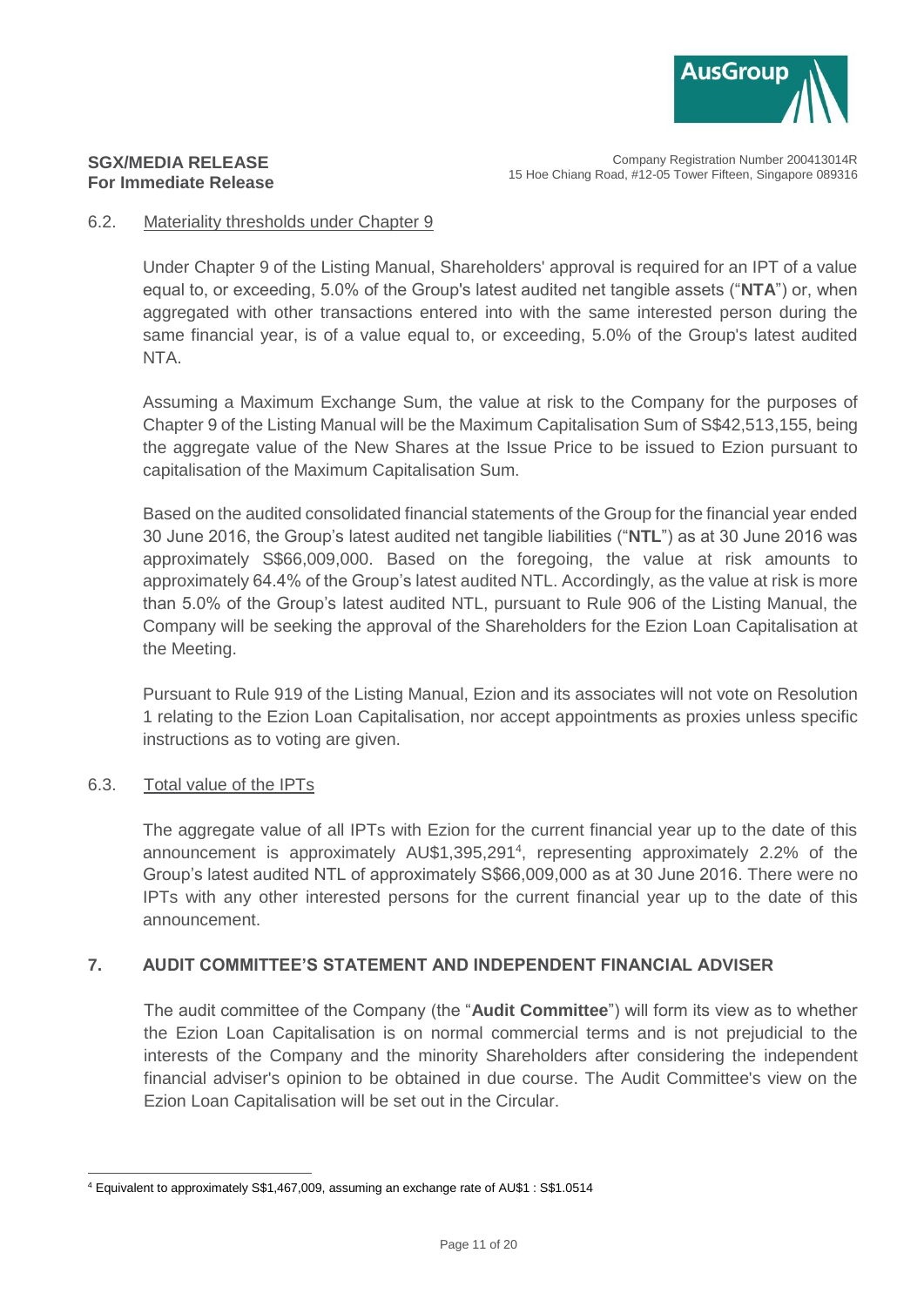

Company Registration Number 200413014R 15 Hoe Chiang Road, #12-05 Tower Fifteen, Singapore 089316

Provenance Capital Pte. Ltd. has been appointed as the independent financial adviser to the independent Directors who are deemed independent of the Ezion Loan Capitalisation in connection with the Ezion Loan Capitalisation.

## <span id="page-11-0"></span>**8. ILLUSTRATIVE FINANCIAL EFFECTS**

The *pro forma* financial effects of the Proposed Transactions, based on the unaudited consolidated financial statements of the Group for 3Q2017, are set out below. The information presented below has been prepared based on the following assumptions:

- (a) the assumptions of the following scenarios:
	- (i) Maximum Exchange and Maximum Capitalisation Scenario, which assumes that (i) under the Exchange Offer, all outstanding Notes are offered and accepted for exchange by the Company and (ii) under the Ezion Loan Capitalisation, the Shareholder Loan is capitalised such that Ezion's shareholding in the enlarged share capital of the Company following completion of the Proposed Transactions is 29.9%;
	- (ii) Maximum Exchange and Minimum Capitalisation Scenario, which assumes that (i) under the Exchange Offer, all outstanding Notes are offered and accepted for exchange by the Company and (ii) under the Ezion Loan Capitalisation, the Shareholder Loan is capitalised such that Ezion's shareholding in the enlarged share capital of the Company following completion of the Proposed Transactions is 20.0%;
	- (iii) Minimum Exchange and Maximum Capitalisation Scenario, which assumes that (i) under the Exchange Offer, only 10% of outstanding Notes are offered and accepted for exchange by the Company and (ii) under the Ezion Loan Capitalisation, the Shareholder Loan is capitalised such that Ezion's shareholding in the enlarged share capital of the Company following completion of the Proposed Transactions is 29.9%;
	- (iv) Minimum Exchange and Minimum Capitalisation Scenario, which assumes that (i) under the Exchange Offer, only 10% of outstanding Notes are offered and accepted for exchange by the Company and (ii) under the Ezion Loan Capitalisation, the Shareholder Loan is capitalised such that Ezion's shareholding in the enlarged share capital of the Company following completion of the Proposed Transactions is 20.0%;
- (b) the issued share capital of the Company as at the date of this announcement of 740,432,016 Shares; and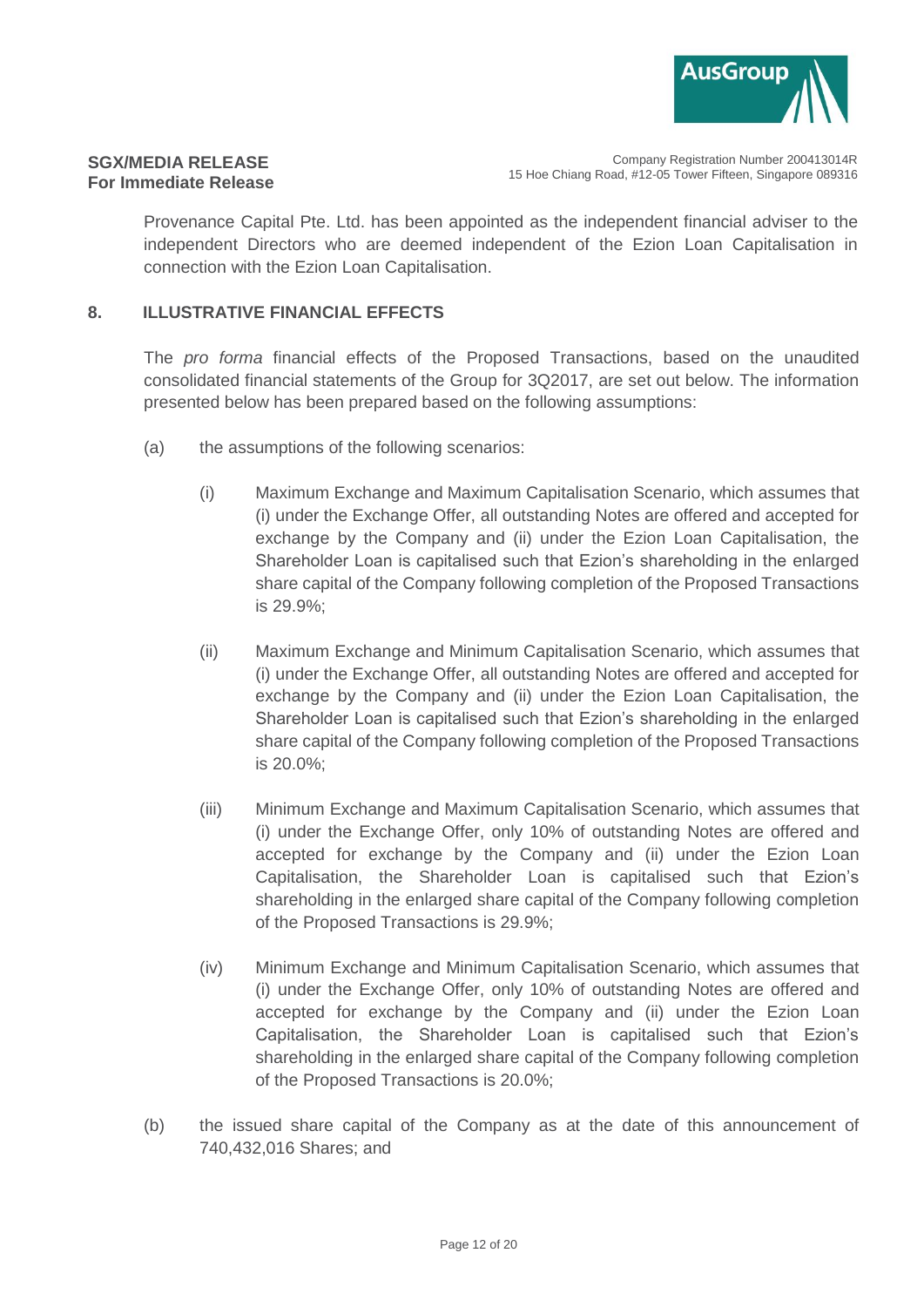

Company Registration Number 200413014R 15 Hoe Chiang Road, #12-05 Tower Fifteen, Singapore 089316

(c) all expenses in connection with the Proposed Transactions have been disregarded.

The *pro forma* financial effects are only presented for illustration purposes, and are not intended to reflect the actual future financial situation of the Company or the Group after completion of the Proposed Transactions.

#### 8.1. Share Capital

Assuming that the Proposed Transactions had been completed on 31 March 2017, the effect on the share capital of the Company as at 31 March 2017 will be as follows:

#### *Maximum Exchange and Maximum Capitalisation Scenario*

|                                               | <b>Before the Proposed</b><br><b>Transactions</b> | <b>After the Proposed</b><br><b>Transactions</b> |
|-----------------------------------------------|---------------------------------------------------|--------------------------------------------------|
| Issued and paid-up share<br>capital (S\$'000) | 153.181                                           | 301.920                                          |
| Number of Shares                              | 740.432.016                                       | 3,304,915,175                                    |

#### *Maximum Exchange and Minimum Capitalisation Scenario*

|                                               | <b>Before the Proposed</b><br><b>Transactions</b> | <b>After the Proposed</b><br><b>Transactions</b> |
|-----------------------------------------------|---------------------------------------------------|--------------------------------------------------|
| Issued and paid-up share<br>capital (S\$'000) | 153.181                                           | 287.127                                          |
| Number of Shares                              | 740,432,016                                       | 3,049,842,749                                    |

#### *Minimum Exchange and Maximum Capitalisation Scenario*

|                                               | <b>Before the Proposed</b><br><b>Transactions</b> | <b>After the Proposed</b><br><b>Transactions</b> |
|-----------------------------------------------|---------------------------------------------------|--------------------------------------------------|
| Issued and paid-up share<br>capital (S\$'000) | 153.181                                           | 175.726                                          |
| Number of Shares                              | 740.432.016                                       | 1,129,138,727                                    |

#### *Minimum Exchange and Minimum Capitalisation Scenario*

|                                               | <b>Before the Proposed</b><br><b>Transactions</b> | <b>After the Proposed</b><br><b>Transactions</b> |
|-----------------------------------------------|---------------------------------------------------|--------------------------------------------------|
| Issued and paid-up share<br>capital (S\$'000) | 153.181                                           | 167.621                                          |
| Number of Shares                              | 740.432.016                                       | 989.407.809                                      |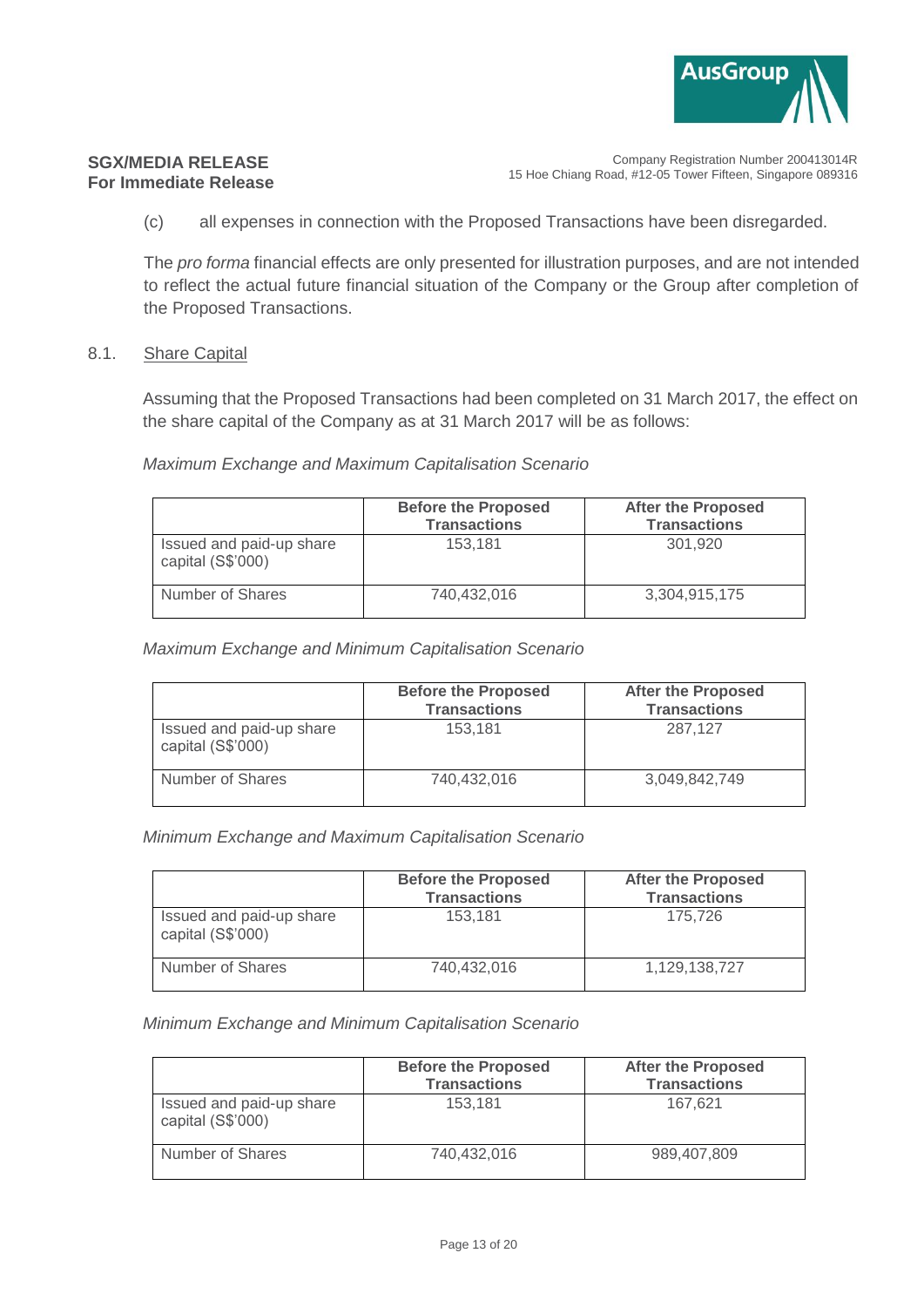

## **SGX/MEDIA RELEASE For Immediate Release**

## 8.2. NTA/NTL per Share

Assuming that the Proposed Transactions had been completed on 31 March 2017, the effect on the NTA/NTL per Share of the Company as at 31 March 2017 will be as follows:

*Maximum Exchange and Maximum Capitalisation Scenario*

|                                                                   | <b>Before the Proposed</b><br><b>Transactions</b> | <b>After the Proposed</b><br><b>Transactions</b> |
|-------------------------------------------------------------------|---------------------------------------------------|--------------------------------------------------|
| NTA / (NTL) attributable to<br>owners of the Company<br>(S\$'000) | (59, 222)                                         | 89,287                                           |
| Number of Shares                                                  | 740,432,016                                       | 3,304,915,175                                    |
| NTA / (NTL) per Share<br>(cents)                                  | (8.00)                                            | 2.70                                             |

## *Maximum Exchange and Minimum Capitalisation Scenario*

|                                                                   | <b>Before the Proposed</b><br><b>Transactions</b> | <b>After the Proposed</b><br><b>Transactions</b> |
|-------------------------------------------------------------------|---------------------------------------------------|--------------------------------------------------|
| NTA / (NTL) attributable to<br>owners of the Company<br>(S\$'000) | (59, 222)                                         | 74.493                                           |
| Number of Shares                                                  | 740,432,016                                       | 3,049,842,749                                    |
| NTA / (NTL) per Share<br>(cents)                                  | (8.00)                                            | 2.44                                             |

*Minimum Exchange and Maximum Capitalisation Scenario*

|                                                                   | <b>Before the Proposed</b><br><b>Transactions</b> | <b>After the Proposed</b><br><b>Transactions</b> |
|-------------------------------------------------------------------|---------------------------------------------------|--------------------------------------------------|
| NTA / (NTL) attributable to<br>owners of the Company<br>(S\$'000) | (59, 222)                                         | (36,700)                                         |
| Number of Shares                                                  | 740,432,016                                       | 1,129,138,727                                    |
| NTA / (NTL) per Share<br>(cents)                                  | (8.00)                                            | (3.25)                                           |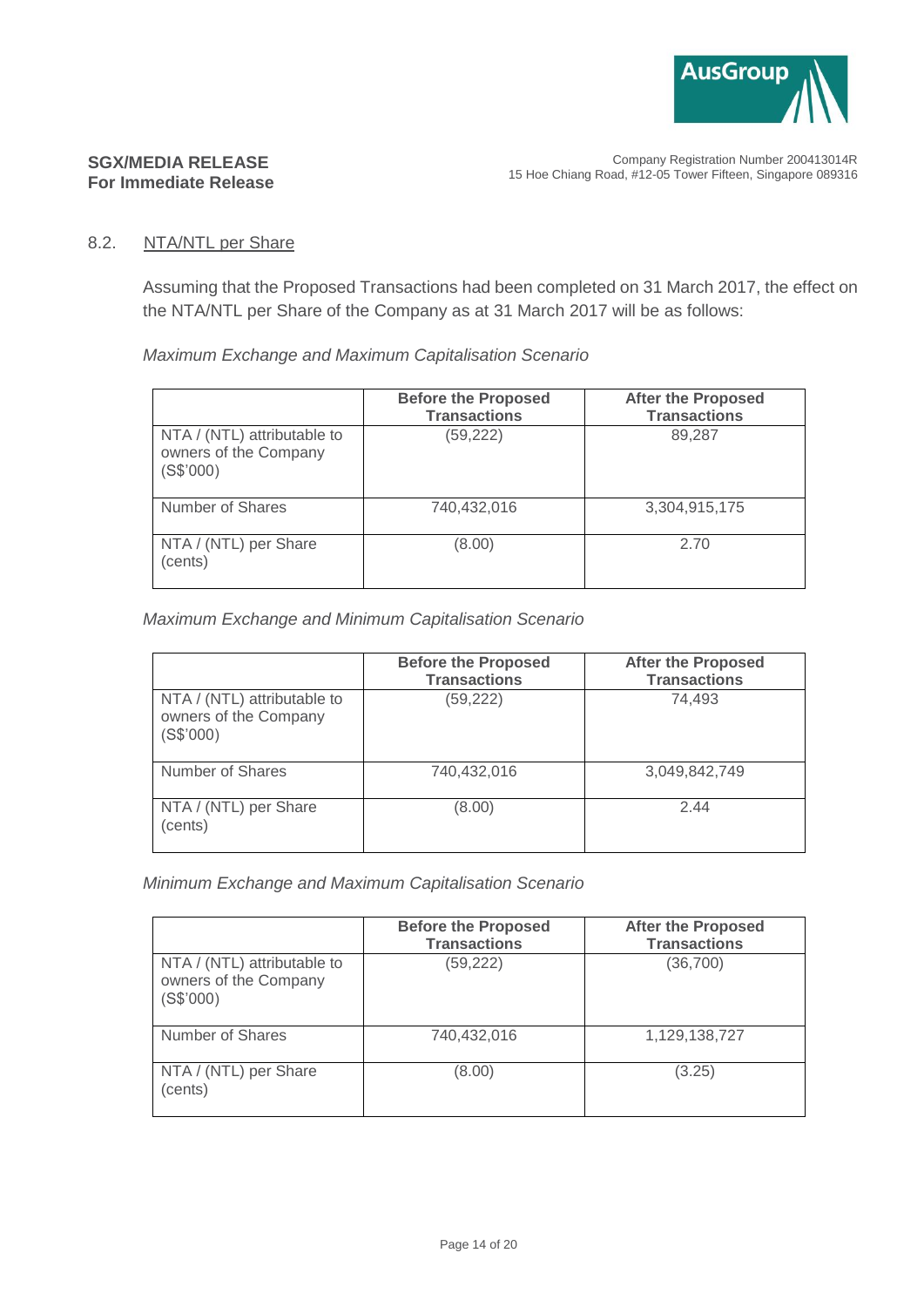

Company Registration Number 200413014R 15 Hoe Chiang Road, #12-05 Tower Fifteen, Singapore 089316

#### *Minimum Exchange and Minimum Capitalisation Scenario*

|                                                                   | <b>Before the Proposed</b><br><b>Transactions</b> | <b>After the Proposed</b><br><b>Transactions</b> |
|-------------------------------------------------------------------|---------------------------------------------------|--------------------------------------------------|
| NTA / (NTL) attributable to<br>owners of the Company<br>(S\$'000) | (59, 222)                                         | (44, 804)                                        |
| Number of Shares                                                  | 740,432,016                                       | 989,407,809                                      |
| NTA / (NTL) per Share<br>(cents)                                  | (8.00)                                            | (4.53)                                           |

#### 8.3. Earnings/Loss per Share

Assuming that the Proposed Transactions had been completed on 1 July 2016, the effect on the Earnings/Loss per Share of the Company as at 31 March 2017 (for the nine month financial period from 1 July 2016 to 31 March 2017) will be as follows:

*Maximum Exchange and Maximum Capitalisation Scenario*

|                                                                           | <b>Before the Proposed</b><br><b>Transactions</b> | <b>After the Proposed</b><br><b>Transactions</b> |
|---------------------------------------------------------------------------|---------------------------------------------------|--------------------------------------------------|
| Net profit / (loss)<br>attributable to owners of the<br>Company (S\$'000) | 2.494                                             | 11,118                                           |
| Number of Shares                                                          | 740.432.016                                       | 3,304,915,175                                    |
| Earnings / (Loss) per Share<br>(cents)                                    | 0.34                                              | 0.34                                             |

*Maximum Exchange and Minimum Capitalisation Scenario* 

|                                                                           | <b>Before the Proposed</b><br><b>Transactions</b> | <b>After the Proposed</b><br><b>Transactions</b> |
|---------------------------------------------------------------------------|---------------------------------------------------|--------------------------------------------------|
| Net profit / (loss)<br>attributable to owners of the<br>Company (S\$'000) | 2.494                                             | 10,610                                           |
| Number of Shares                                                          | 740,432,016                                       | 3,049,842,749                                    |
| Earnings / (Loss) per Share<br>(cents)                                    | 0.34                                              | 0.35                                             |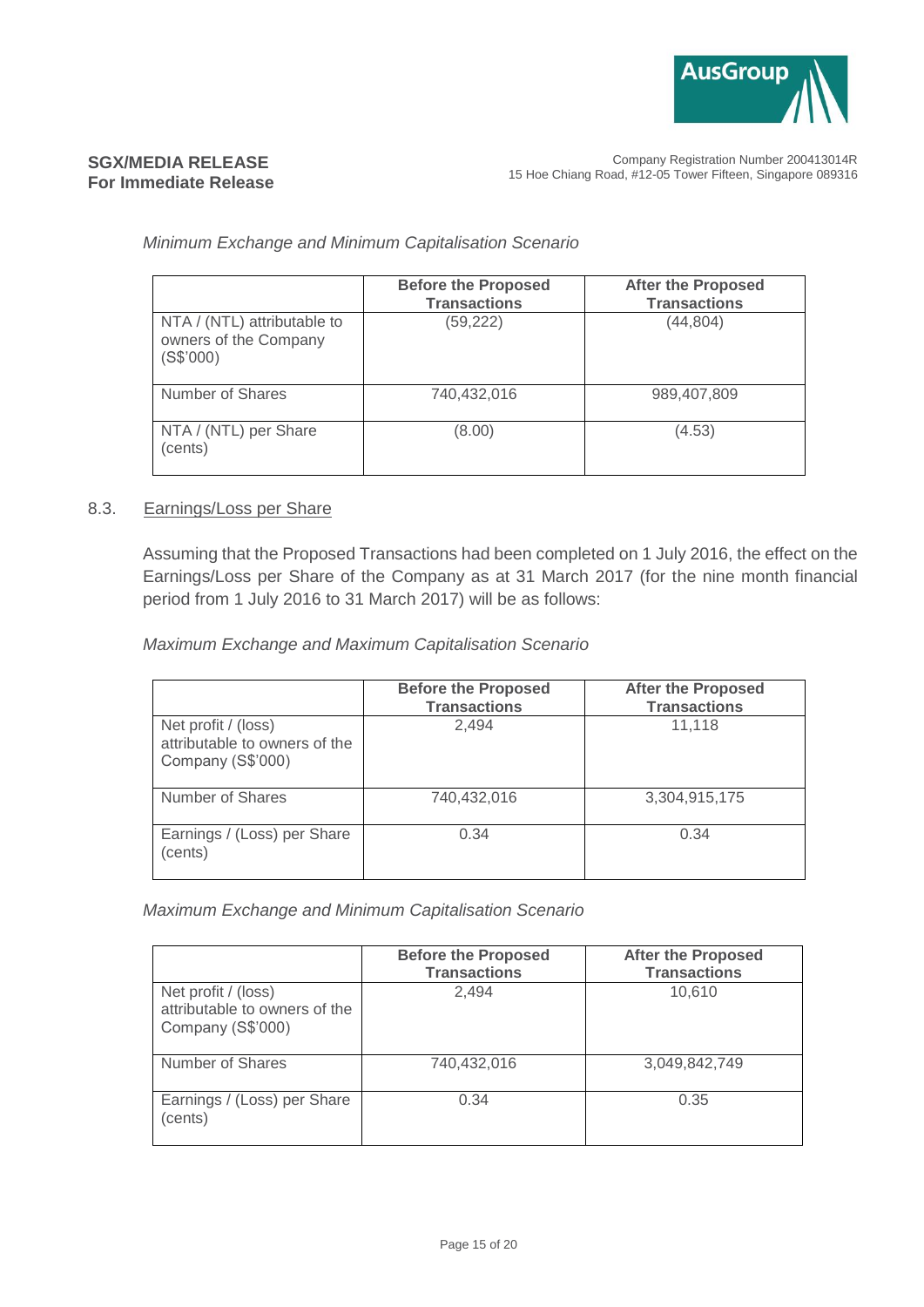

Company Registration Number 200413014R 15 Hoe Chiang Road, #12-05 Tower Fifteen, Singapore 089316

#### *Minimum Exchange and Maximum Capitalisation Scenario*

|                                                                           | <b>Before the Proposed</b><br><b>Transactions</b> | <b>After the Proposed</b><br><b>Transactions</b> |
|---------------------------------------------------------------------------|---------------------------------------------------|--------------------------------------------------|
| Net profit / (loss)<br>attributable to owners of the<br>Company (S\$'000) | 2.494                                             | 3,636                                            |
| Number of Shares                                                          | 740,432,016                                       | 1,129,138,727                                    |
| Earnings / (Loss) per Share<br>(cents)                                    | 0.34                                              | 0.32                                             |

*Minimum Exchange and Minimum Capitalisation Scenario*

|                                                                           | <b>Before the Proposed</b><br><b>Transactions</b> | <b>After the Proposed</b><br><b>Transactions</b> |
|---------------------------------------------------------------------------|---------------------------------------------------|--------------------------------------------------|
| Net profit / (loss)<br>attributable to owners of the<br>Company (S\$'000) | 2.494                                             | 3,332                                            |
| Number of Shares                                                          | 740,432,016                                       | 989,407,809                                      |
| Earnings / (Loss) per Share<br>(cents)                                    | 0.34                                              | 0.34                                             |

## 8.4. Gearing

Assuming that the Proposed Transactions had been completed on 31 March 2017, the effect on the gearing of the Company as at 31 March 2017 will be as follows:

*Maximum Exchange and Maximum Capitalisation Scenario*

|                        | <b>Before the Proposed</b><br><b>Transactions</b> | <b>After the Proposed</b><br><b>Transactions</b> |
|------------------------|---------------------------------------------------|--------------------------------------------------|
| Total debt (S\$'000)   | 181.964                                           | 33,455                                           |
| Total equity (S\$'000) | (7, 327)                                          | 149,806                                          |
| Gearing ratio          | (24.8)                                            | 0.22                                             |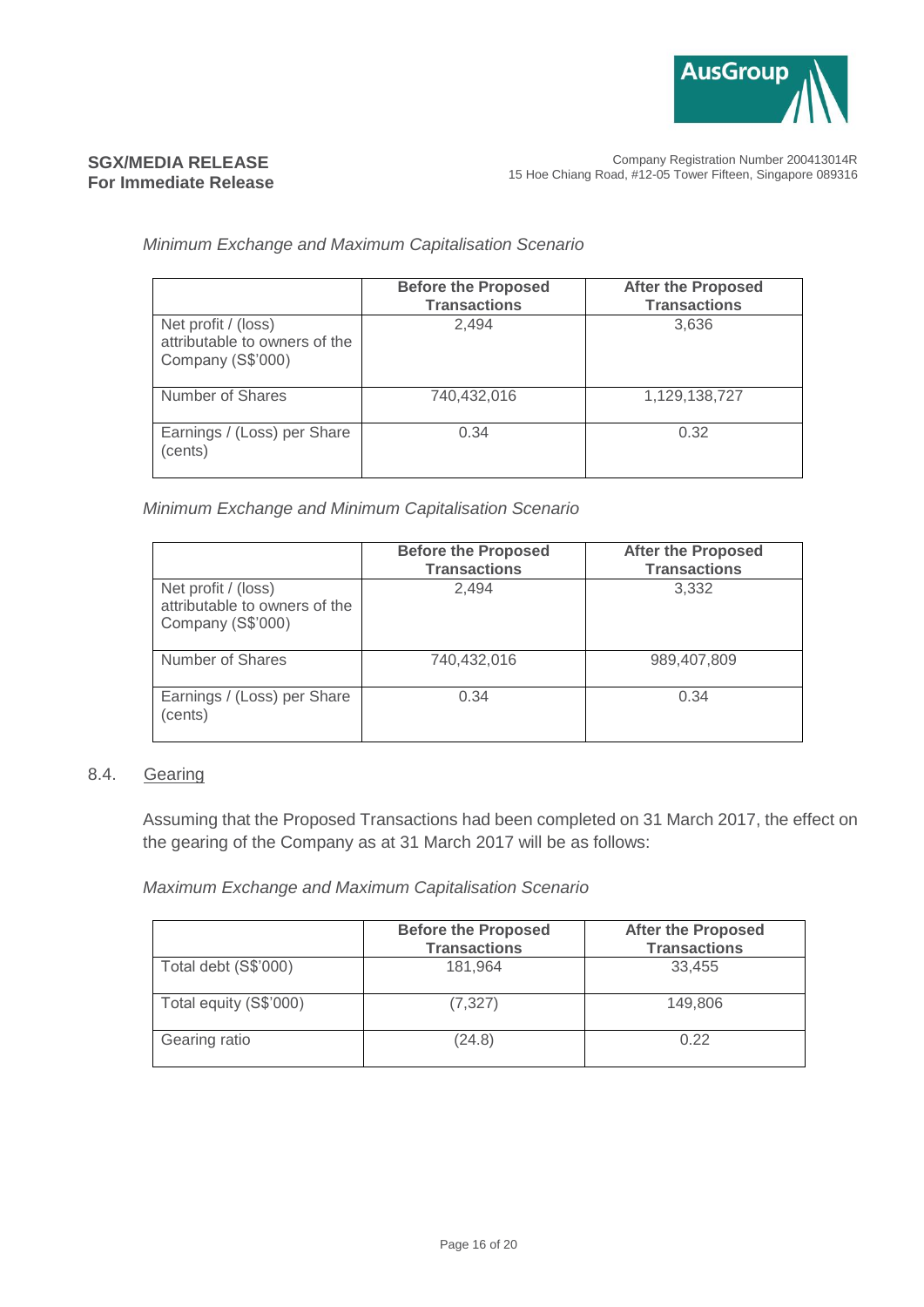

Company Registration Number 200413014R 15 Hoe Chiang Road, #12-05 Tower Fifteen, Singapore 089316

#### *Maximum Exchange and Minimum Capitalisation Scenario*

|                        | <b>Before the Proposed</b><br><b>Transactions</b> | <b>After the Proposed</b><br><b>Transactions</b> |
|------------------------|---------------------------------------------------|--------------------------------------------------|
| Total debt (S\$'000)   | 181.964                                           | 48.249                                           |
| Total equity (S\$'000) | (7, 327)                                          | 134.504                                          |
| Gearing ratio          | (24.8)                                            | 0.36                                             |

#### *Minimum Exchange and Maximum Capitalisation Scenario*

|                        | <b>Before the Proposed</b><br><b>Transactions</b> | <b>After the Proposed</b><br><b>Transactions</b> |
|------------------------|---------------------------------------------------|--------------------------------------------------|
| Total debt (S\$'000)   | 181.964                                           | 159,442                                          |
| Total equity (S\$'000) | (7, 327)                                          | 16,337                                           |
| Gearing ratio          | (24.8)                                            | 9.76                                             |

*Minimum Exchange and Minimum Capitalisation Scenario*

|                        | <b>Before the Proposed</b><br><b>Transactions</b> | <b>After the Proposed</b><br><b>Transactions</b> |
|------------------------|---------------------------------------------------|--------------------------------------------------|
| Total debt (S\$'000)   | 181,964                                           | 167,546                                          |
| Total equity (S\$'000) | (7, 327)                                          | 7.929                                            |
| Gearing ratio          | (24.8)                                            | 21.13                                            |

#### **9. APPLICATION FOR IN-PRINCIPLE APPROVAL**

The Company will make an application to the SGX-ST for the listing and quotation of the New Shares on the Main Board of the SGX-ST. Admission of the New Shares to the Official List of the SGX-ST is not to be taken as an indication of the merits of the Company or the New Shares. The Company will make an appropriate announcement as soon as reasonably practicable after the receipt of approval in-principle from the SGX-ST.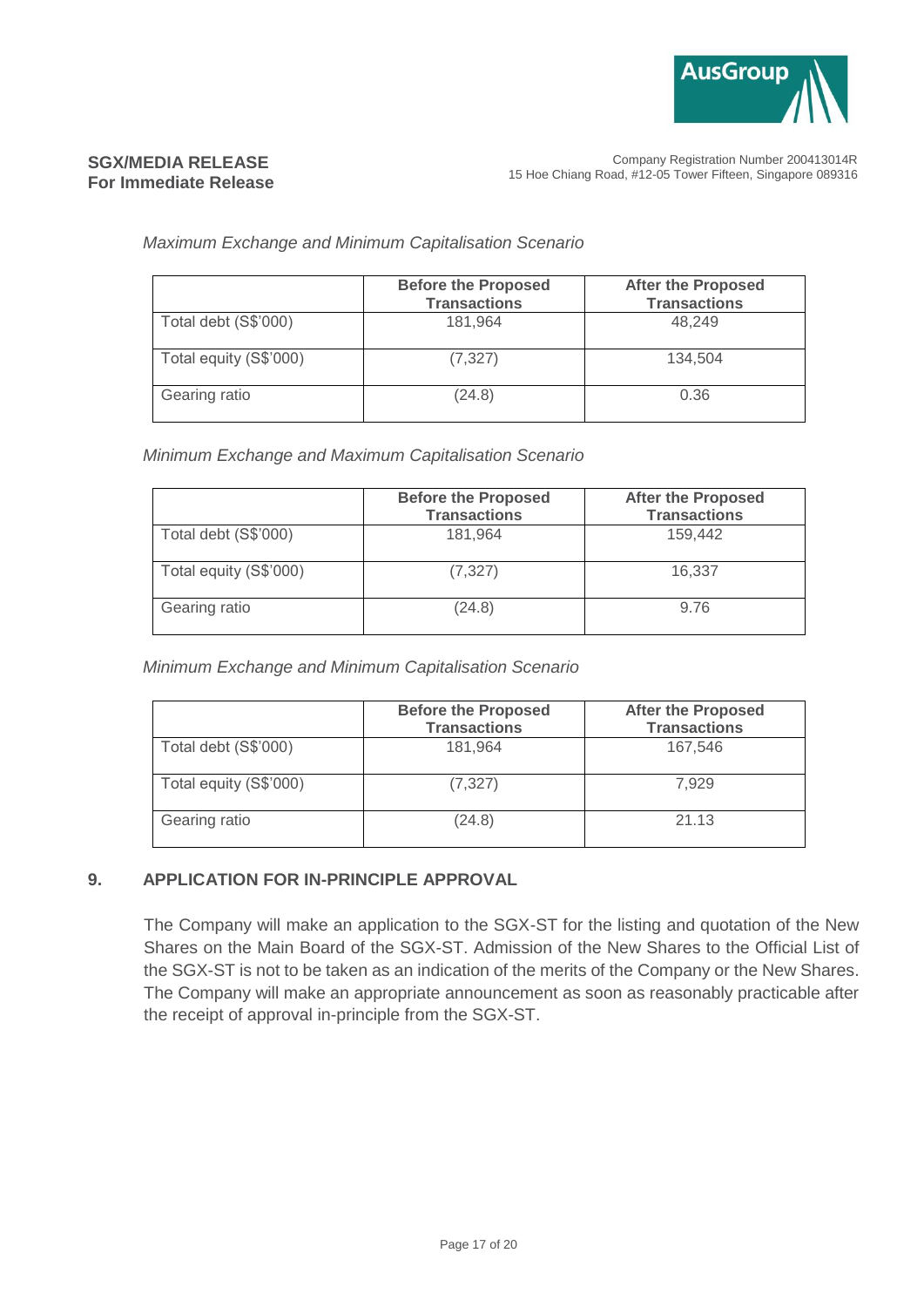

### **SGX/MEDIA RELEASE For Immediate Release**

## **10. INDICATIVE TIMETABLE OF KEY EVENTS**

An indicative timetable listing certain important dates and times relating to the Exchange Offer is set out below. All dates and times referred to below are Singapore dates and times.

| <b>Expected Dates and (if relevant) Times</b> | <b>Events</b>                                                                                                                                                                                                                   |
|-----------------------------------------------|---------------------------------------------------------------------------------------------------------------------------------------------------------------------------------------------------------------------------------|
| 22 May 2017, 9:00 a.m.                        | <b>Commencement of the Offer Period</b>                                                                                                                                                                                         |
|                                               | Exchange Offer announced. Exchange<br>Offer Memorandum is sent to each<br>person who is shown in the records of<br>CDP as a holder of the Notes.                                                                                |
| 8 June 2017, 5:00 p.m.                        | <b>End of the Offer Period</b>                                                                                                                                                                                                  |
|                                               | Expiration Deadline. Last date and time<br>for receipt of all Exchange Application<br>Forms.                                                                                                                                    |
| 13 June 2017                                  | Notice of Meeting <sup>(1)</sup>                                                                                                                                                                                                |
|                                               | Despatch of Circular and Notice of<br>Meeting to Shareholders.                                                                                                                                                                  |
| 28 June 2017, 10:00 a.m.                      | Meeting $(1)$                                                                                                                                                                                                                   |
|                                               | Meeting held. Announcement of result of<br>Meeting<br>as<br>soon<br>reasonably<br>as<br>practicable thereafter.                                                                                                                 |
| 30 June 2017                                  | <b>Settlement</b>                                                                                                                                                                                                               |
|                                               | Settlement Date for the Exchange Offer.<br>Cancellation of Notes accepted for<br>exchange pursuant to the Exchange<br>Offer and issuance of the New Shares.<br>Debiting of the Notes and crediting of the<br>New Shares by CDP. |
| 3 July 2017, 9:00 a.m.                        | <b>Listing and Quotation of the New</b><br><b>Shares</b>                                                                                                                                                                        |
|                                               | Listing and quotation of the New Shares.<br>Announcement of listing and quotation of<br>the New Shares.                                                                                                                         |

Note:

(1) The Meeting will only be convened if the Minimum Offer Condition is satisfied by the Expiration Deadline. If the Minimum Offer Condition is not satisfied by the Expiration Deadline, the Meeting will not be convened and the Exchange Offer will terminate immediately.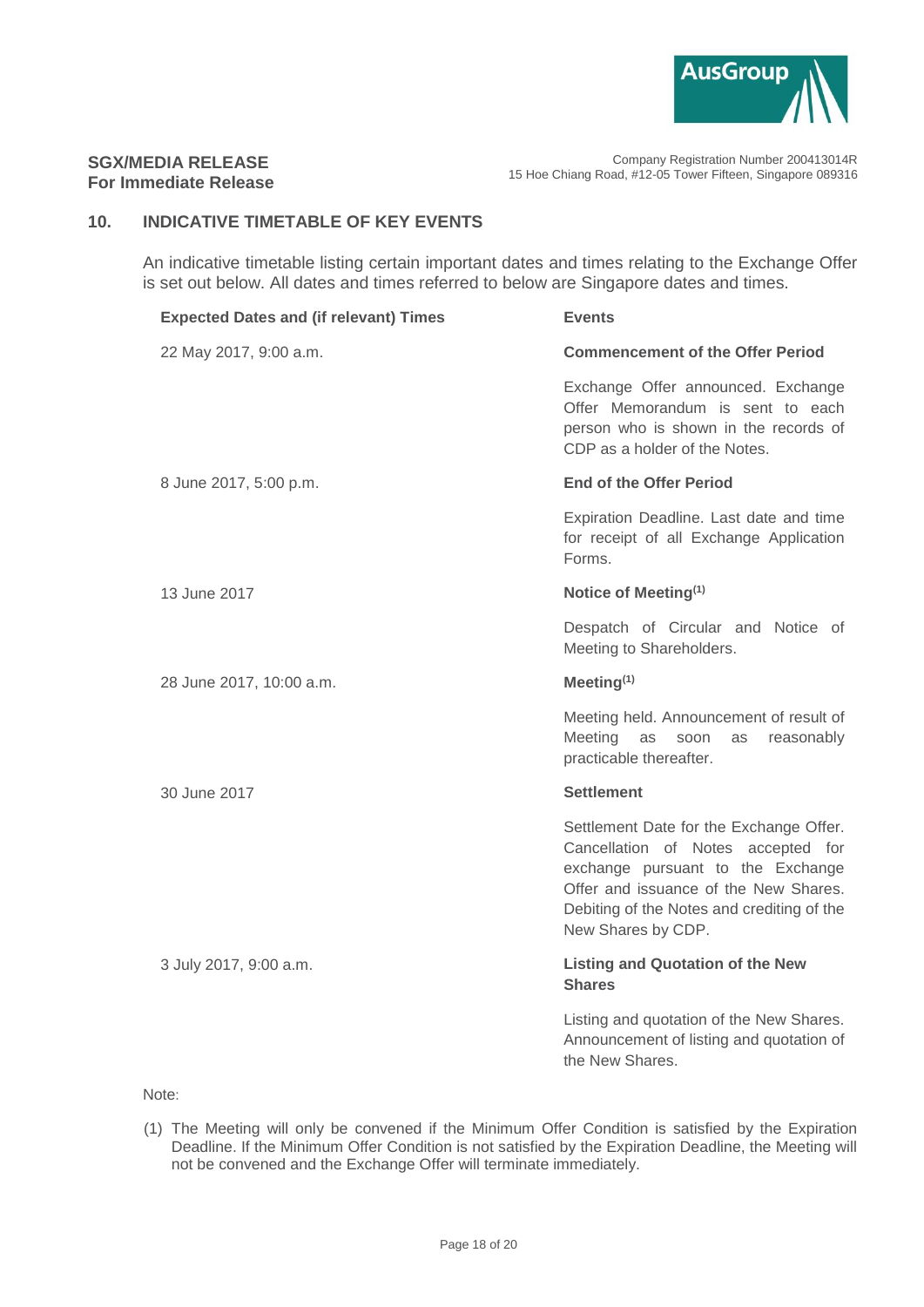

Company Registration Number 200413014R 15 Hoe Chiang Road, #12-05 Tower Fifteen, Singapore 089316

**The above timetable is indicative only and is subject to change.**

### **11. INTERESTS OF DIRECTORS AND SUBSTANTIAL SHAREHOLDERS**

Ezion is interested in the Ezion Loan Capitalisation as it is a controlling Shareholder of the Company.

Save for Ezion, none of the Directors and substantial Shareholders has any interests, direct or indirect, in the Exchange Offer or the Ezion Loan Capitalisation, other than through each of their respective shareholding interests, direct and/or indirect, in the Company.

## **12. DESPATCH OF SHAREHOLDER CIRCULAR**

The Company will in due course despatch the Circular containing information relating to the Exchange Offer and the Ezion Loan Capitalisation, in order to seek approval for the same at the Meeting to be convened.

#### **13. RESPONSIBILITY STATEMENT**

The Directors collectively and individually accept full responsibility for the accuracy of the information given in this announcement and confirm after making all reasonable enquiries, that to the best of their knowledge and belief, this announcement constitutes full and true disclosure of all material facts about the Exchange Offer, the Ezion Loan Capitalisation, the Company and its subsidiaries, and the Directors are not aware of any facts the omission of which would make any statement in this announcement misleading. Where information in this announcement has been extracted from published or otherwise publicly available sources or obtained from a named source, the sole responsibility of the Directors has been to ensure that such information has been accurately and correctly extracted from those sources and/or reproduced in this announcement in its proper form and context.

By Order of the Board **AusGroup Limited**

Eng Chiaw Koon Managing Director 21 May 2017

#### **IMPORTANT NOTICE**

This announcement is for information only and does not constitute or form part of any offer or invitation to sell or issue, or any solicitation of any offer to acquire, any New Shares or any securities of the Company in any